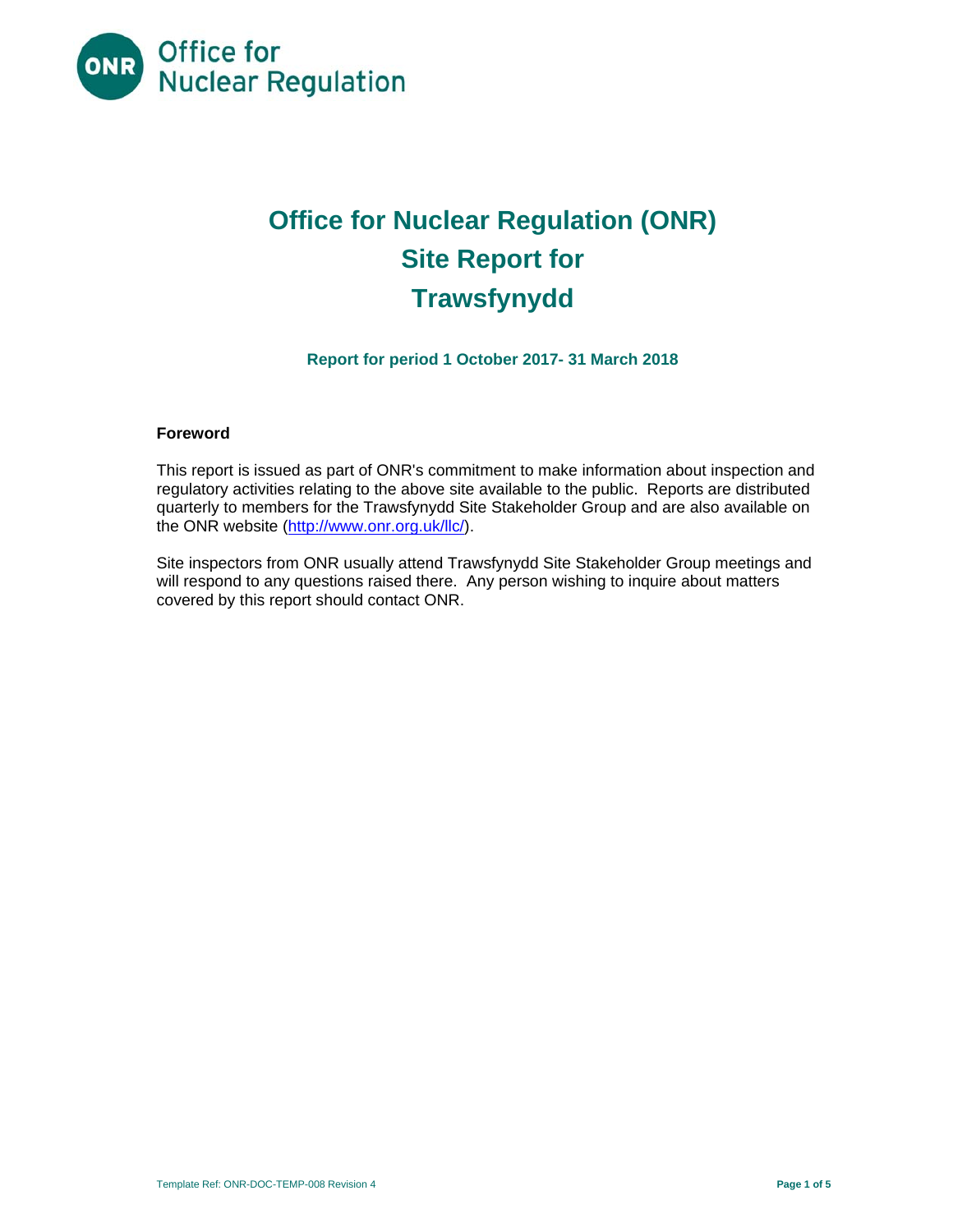# **TABLE OF CONTENTS**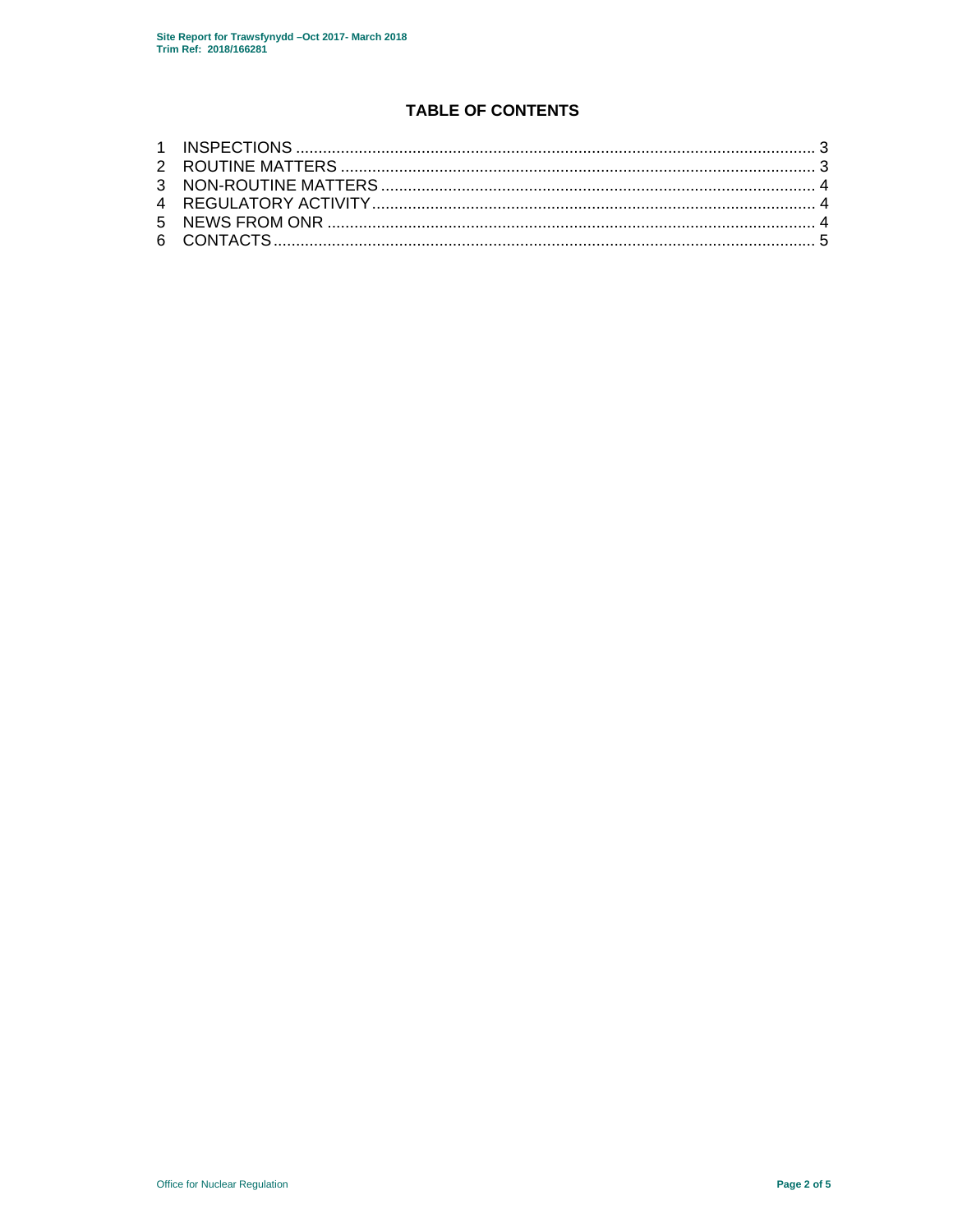# **1 INSPECTIONS**

### **1.1 Dates of inspection**

The ONR site inspector, supported by ONR specialist inspectors, made inspections on the following dates during the period:

- 9-11 October 2017: Licence Condition 26, 28 and 36 compliance inspections.
- 29 January -1 February 2018: System- based inspection of fuel element debris storage and retrievals and Licence Condition 12, 16, 22 and 35 compliance inspections.
- 31January 2018: An ONR fire safety specialist inspector undertook a Regulatory Reform (Fire Safety) Order 2005 compliance inspection.

#### **2 ROUTINE MATTERS**

#### **2.1 Inspections**

Inspections are undertaken as part of the process for monitoring compliance with:

- the conditions attached by ONR to the nuclear site licence granted under the Nuclear Installations Act 1965 (NIA65) (as amended);
- the Energy Act 2013
- the Health and Safety at Work Act 1974 (HSWA74); and
- regulations made under HSWA74, for example the Ionising Radiations Regulations 1999 (IRR99) and the Management of Health and Safety at Work Regulations 1999 (MHSWR99).

The inspections entail monitoring licensee's actions on the site in relation to incidents, operations, maintenance, projects, modifications, safety case changes and any other matters that may affect safety. The licensee is required to make and implement adequate arrangements under the conditions attached to the licence in order to ensure legal compliance. Inspections seek to judge both the adequacy of these arrangements and their implementation.

In this period, routine inspections of Trawsfynydd covered the following:

- **n** organisational changes
- modifications to plant, equipment and safety cases
- **plant construction and/or commissioning**
- **E** emergency preparedness
- **Example 2** radioactive waste management
- incidents on site

In general, ONR judged the arrangements made and implemented by the site in response to safety requirements to be adequate in the areas inspected. However, where improvements were considered necessary, the licensee made satisfactory commitments to address the issues, and the site inspector will monitor progress during future visits. Where necessary, ONR will take formal regulatory enforcement action to ensure that appropriate remedial measures are implemented to reasonably practicable timescales.

The site inspector held a periodic meeting with safety representatives, to support their function of representing employees and receiving information on matters affecting their health, safety and welfare at work.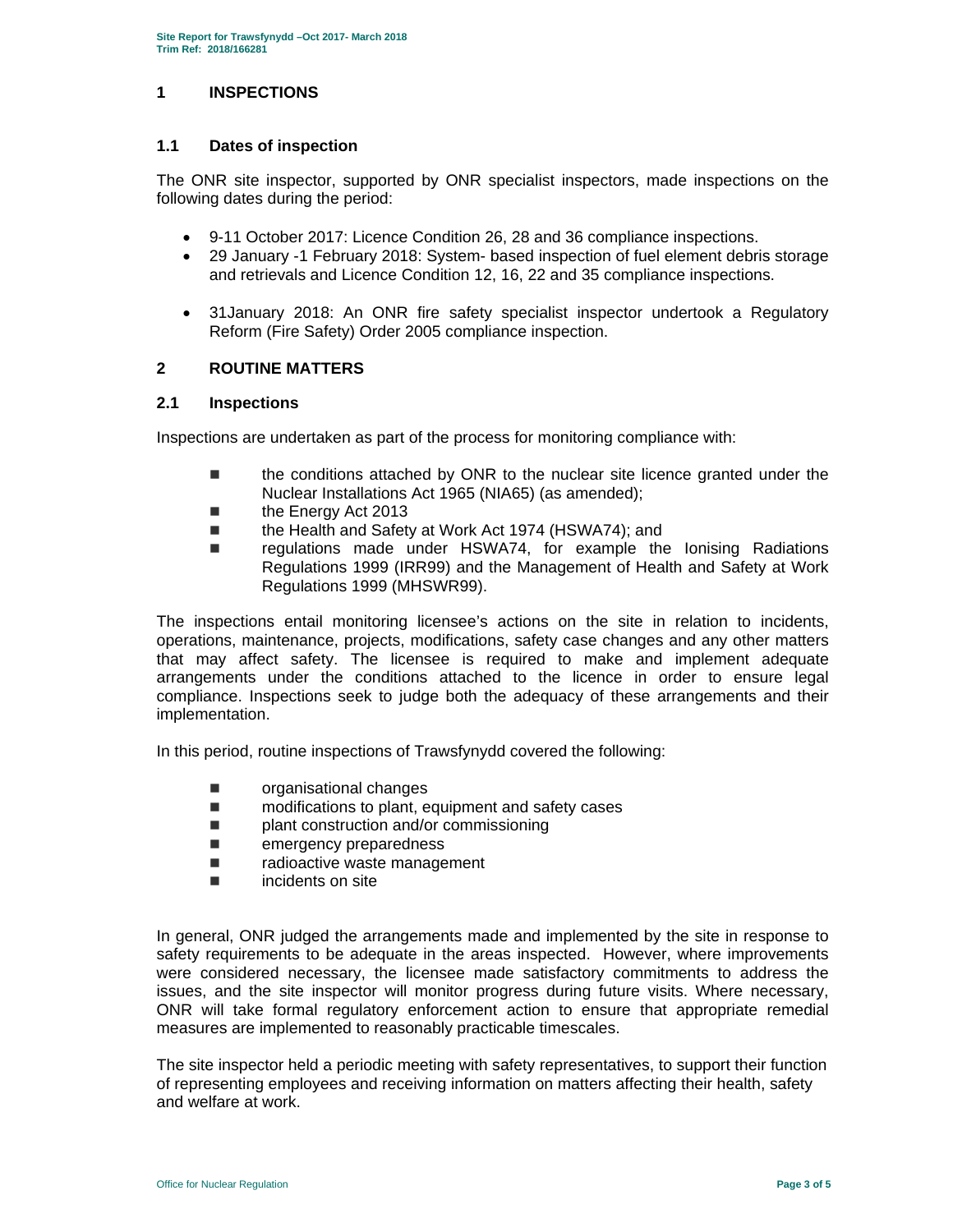In this period an ONR nuclear liabilities specialist inspector attended two site meetings of the Trawsfynydd End State Tactical Group (TESTG). This is a 'Lead & Learn' group set up to identify and seek resolution of any issues and blockers found to undermine and challenge the definition and effective delivery of the Trawsfynydd end state programme.

# **3 NON-ROUTINE MATTERS**

Licensees are required to have arrangements to respond to non-routine matters and events. ONR inspectors judge the adequacy of the licensee's response, including actions taken to implement any necessary improvements. There were no such matters or events of significance during the period.

# **4 REGULATORY ACTIVITY**

ONR may issue formal documents to ensure compliance with regulatory requirements. Under nuclear site licence conditions, ONR issues regulatory documents, which either permit an activity or require some form of action to be taken; these are usually collectively termed 'Licence Instruments' (LIs), but can take other forms. In addition, inspectors may issue Enforcement Notices to secure improvements to safety. No Enforcement Notices or Lis were issued during the period.

Reports detailing the basis for regulatory decisions can be found on the ONR website at http://www.onr.org.uk/pars/.

# **5 NEWS FROM ONR**

For the latest news and updates from ONR visit the website and sign up for our ebulletin (http://www.onr.org.uk/ebulletin/index.htm).

In January 2018, ONR received the results of its first external stakeholder survey which was undertaken by YouGov on behalf of ONR. A broad range of stakeholders were invited to participate in an online survey, with 351 responses received. In addition to the online survey, a number of in depth interviews were also completed with stakeholders. While overall the results demonstrate ONR is seen as a high performing organisation with good levels of stakeholder confidence, there are areas where improvements can be made and we will be working with our divisions on those in the coming months. Further details about the survey results can be found in our March 2018 newsletter which is available on ONR's website.

In February 2018, ONR held its first webinar following the publication of the 'Guide to enabling regulation in practice.' Chief Nuclear Inspector, Mark Foy and Deputy Chief Inspector, Mike Finnerty, were on hand to answer questions about the guide which has been designed to illustrate working examples of enabling regulation in practice. This is a new channel of communication for ONR and we'll be holding further webinars on different topics over the coming months. If you would like to join future webinars then please get in touch with the ONR Communications team via contact@onr.gov.uk

In March 2018, ONR held the first of two meetings this year with representatives from across the NGO community. Held in Birmingham, the meeting was attended by 15 NGO representatives from 11 different organisations. Topics discussed included: Domestic Safeguards pending the withdrawal of the UK from Euratom; Emergency Planning Arrangements; and the ONR Stakeholder Survey results. The next meeting is scheduled to take place in October 2018. We are keen to increase the number of people engaging with ONR on nuclear safety and security issues and would like to invite members of SSGs, and LLCs to join our engagement programme. For more details please get in touch via contact@onr.gov.uk